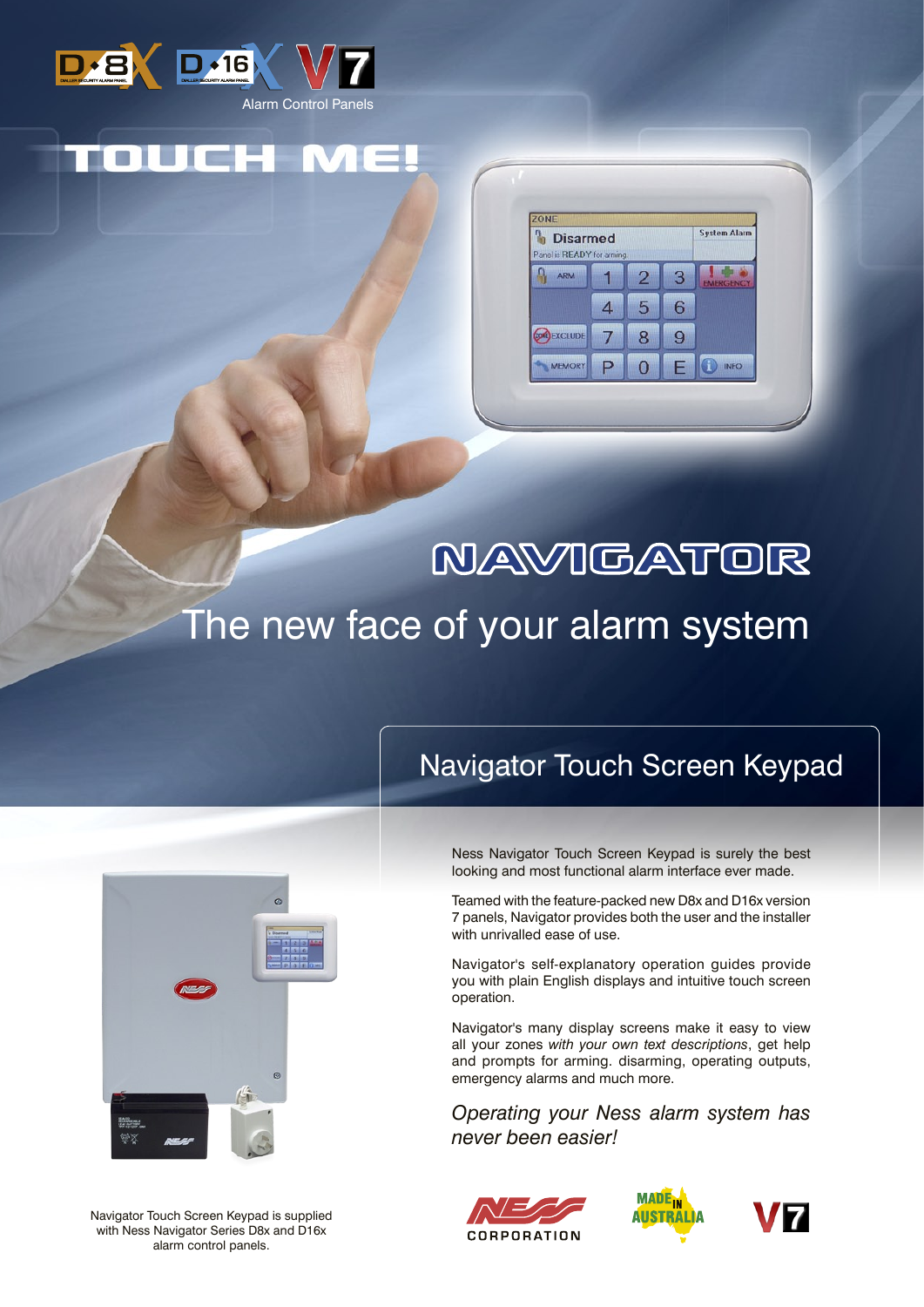### Control Panel Features

# $D \cdot 16$

Alarm Control Panels

#### Navigator Control Panel

- 8 or 16 alarm zones.
- Supports up to 3 Navigator Touch keypads.
- 56 user codes can be programmed to operate by keypad PIN, Radio Key or Access Card.
- Optional Ness Radio Interface for fully integrated wireless security.
- Programmable Two Area partitioning can split the panel into two independent areas plus a common area.
- Real Time Clock with AutoTime features auto arm/disarm, auto aux outputs, time based user control.
- 3 Door Access Controller onboard with support for Weigand prox or fingerprint readers.
- Home Monitor Mode allows partial arming, (eg, perimeter security overnight).
- Day Mode feature allows daytime monitoring of fire doors, coolrooms and other doors without the need for full arming.
- Temporary Day Zone feature allows easy enabling/disabling of Day Mode by the user.
- Keypad Panic and Duress facilities.
- Two button arming option for quick and easy arming.
- Fire Alarm option with different siren tones.
- Highly flexible zone to output mapping.
- Onboard Vibration Sensor Analyser with programmable sensitivity. Use with Nessensor<sup>™</sup> vibration sensors.
- Multiple programmable EOL resistor values from 0k to 22k (2k2 resistors supplied).
- Siren chirp and strobe flash on arming with radio key.
- Quiet chirps option on arm/disarm by radio key.
- True Dynamic Battery Test actively tests the battery under load every hour and every time a keypad code is entered.
- 4 programmable auxiliary outputs.
- Enhanced serial data input/output via RS232 for interfacing to third party controllers.
- Automatic reset fuses protect all outputs.
- Programmable Reset Output lockout.
- 30 event memory from keypad. 80 event memory can be accessed using NessComms™.
- Standard defaults to suit most applications for faster installation.
- Easy programming by keypad or NessComms™ software.
- All programming data is permanently stored in a non-volatile memory.
- All inputs and outputs are heavily protected against lightning and high voltage supply transients.
- Optional output expander provides systems and zone outputs.

#### DIALLER

- Full remote upload/download by PC and modem using NessComms™ software.
- View system status and arm/disarm using NessComms™.
- Remote control of outputs via telephone.
- Contact ID Format Two 14 digit phone numbers plus one "follow me" number.
- Audible Voice format feature.
- Phone line monitoring (activates output).
- Dialler 'Listen in' option for installers makes line diagnosis easy.
- Auto Test calls programmable with 2 to 198hr interval.
- Hex programmable client codes as required by some central stations.





The D8x/D16x Real Time Clock provides a set of powerful yet easily programmed automation and security functions such as:

#### **Auto** Arm-Disarm-Home Mode

ARM or DISARM AUTOMATICALLY at pre-programmed times or day of the week.

This feature can save a site manager many headaches and hours of travel time. There is no need to rely on staff remembering to arm or disarm the system.

#### **Auto** Output Control

TURN OUTPUTS ON or OFF at pre-programmed times - every day, once a week, anytime. Automate doors, sprinkler systems, lights and more.

#### **Auto** User Control

ENABLE/DISABLE USER CODES depending on the time of day or day of the week. Allows managers to grant users access to the system at selected times or to deny after hours entry.



106-013 4 Relay Board

106-012 Reader Interface 100-200 Radio Interface



\* Radio oepration requires addition of the optional Ness Radio Interface.

106-011 Output Expander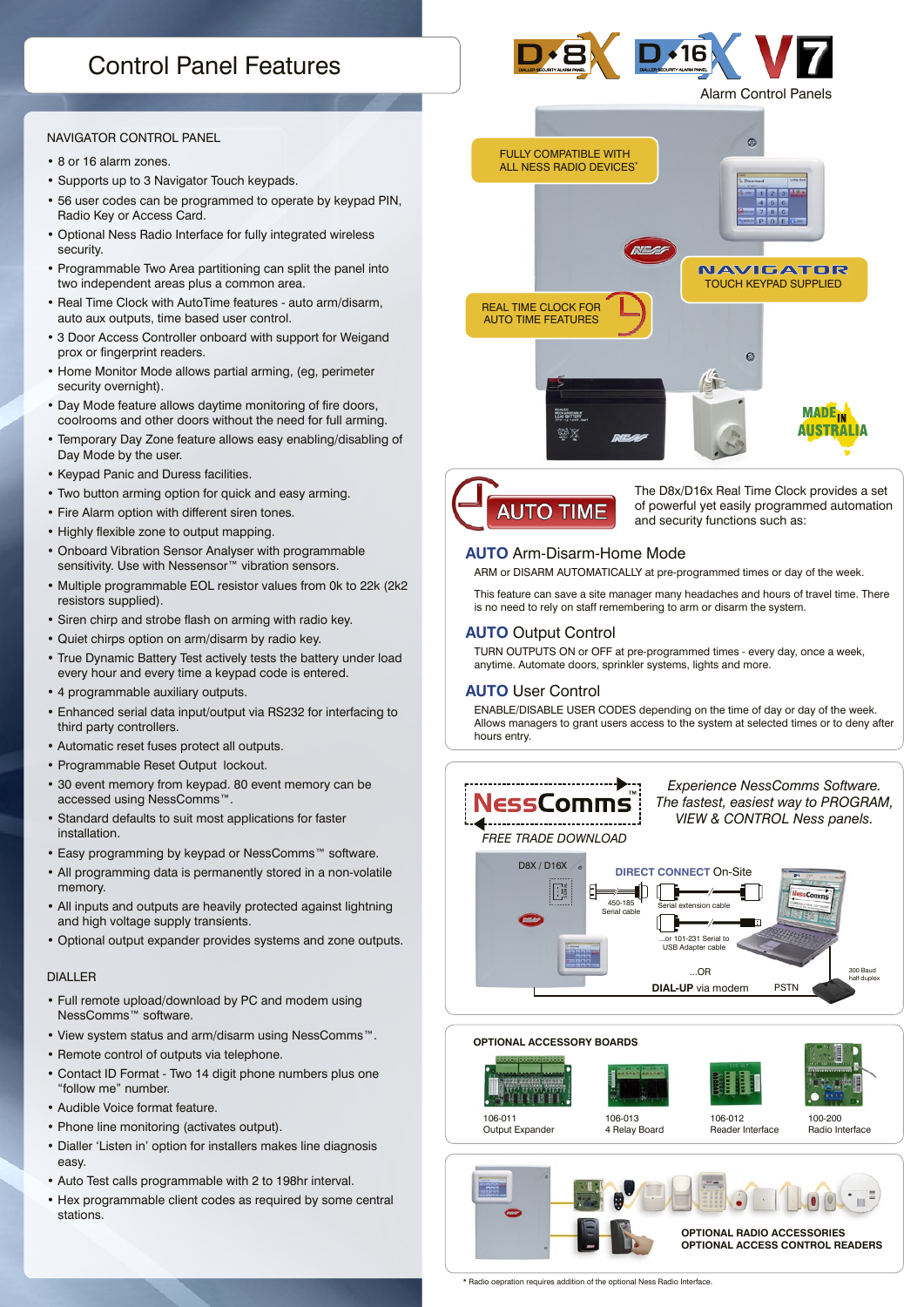### Multiple Touch Screeens

## NAVIGATOR

Touch Keypad Features

- Touch the screen to activate alarms  $\frac{0}{2}$ **Front Light** Four Auxiliary Outputs Pool Pump Programmable by Spa Heater OFF event or time. Garage Door of Must below Touch ON, Touch OFF.  $\frac{9}{10}$ . 19 - Brazil<br>11 - Brazil<br>11 - Kompos I<br>12 - Kitchen<br>20 - Brazil<br>14 - Study<br>16 - Bathroom<br>16 - Bathroom Side B View and add your own zone names Eitcher - katchen<br>- Rompus Room - 14 - Study<br>- Living Room - 15 - Launds<br>- Redroom - 16 - Bathro John Installer **Your Security Comp Never lose a business**  1 Station Street **card again!** Your installer can leave his contact 9123 1234 ales@ness.com.a details in your Navigator. And much more... Friday, at<br>9-12 AM
- 3.5" colour LCD Touch Screen. *The easiest to read alarm keypad ever!*
- Superb contemporary design. *Clean, crisp design adds elegance to any decor in the home or office.* •
- Designed for the user with plain English event displays by name. •

*Add your own text descriptions for your alarm zones, Choose from the built-in library or add your own.*

- Dealer Details Page. *Never lose a business card again! Your installer can leave his contact details in your Navigator.* •
- Advanced English Programming making installation faster and easier than ever. •

*Navigator makes everyday programming such changing user codes or timers a breeze.*

Makes Alpha Numeric keypads a thing of the past. •

*Navigator leaves nothing to guesswork, with no LEDs or LCD Icons to interpret, you may not even need to refer to the manual.*

- Lowest cost Touch Screen on the market. *Navigator is a true Price-Performance breakthrough offering touch screen technology for not much more than a traditional keypad.* •
- Designed and manufactured by Ness Corporation, your Australian Supplier. •

*Navigator is proudly a genuine Australian product - conceived, born and raised at our Seven Hills NSW manufacturing facility.*

\* Navigator Touch Screen Keypad is compatible with Ness D8x and D16x control panels version 7 and later.